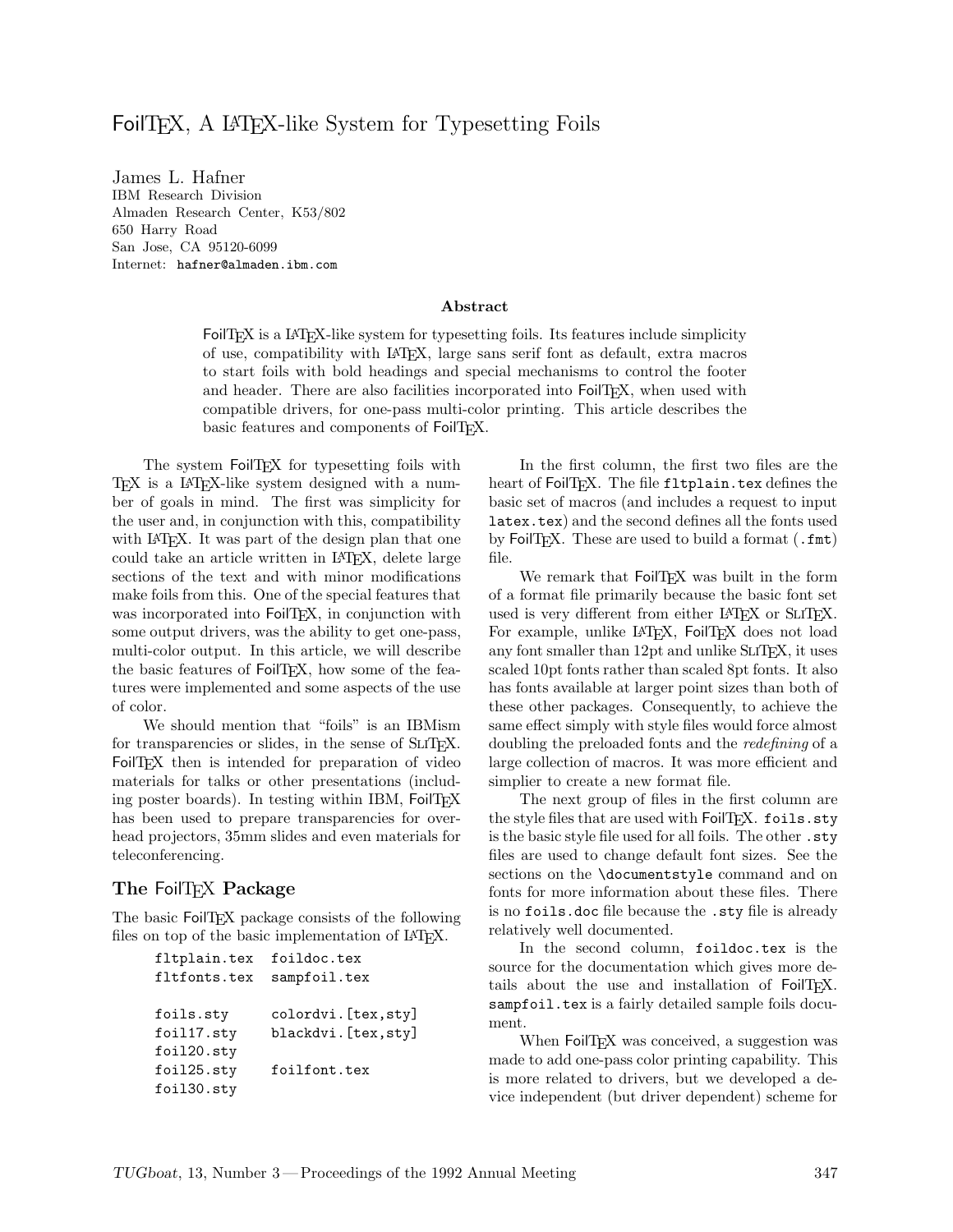doing this. The necessary files are included in this package. The files colordvi.[tex,sty] and blackdvi.[tex,sty] contain device-independent macros for using color in FoilTEX (or any other TEX). The .tex and .sty files are identical.

Finally, the file foilfont.tex is a FoilTFX file which can be used to test an installation's font availability.

There are other files in the FoilTFX package that we have not listed here. For example, there are system dependent scripts for invoking FoilT<sub>EX</sub> and some on-line manual or help files. There are also some files for substituting PostScript fonts for the CM fonts or for using some  $A_{\mathcal{M}}S$ -TEX fonts, msam, msbm and eufm, with automatic scaling. These will not be described here.

#### **The** \**documentstyle Command**

To create a FoilT<sub>EX</sub> document, the user edits a file very much like a IAT<sub>E</sub>X file. Instead of the standard LAT<sub>E</sub>X options specified in the **\documentstyle** command, they would use

#### \documentstyle[*opts*]{foils}

Here, the *opts* list can include any style option that one would normally use (and that doesn't corrupt any macros defined by foils.sty).

By default, foils.sty loads foil20.sty and sets up the normal size fonts at 20pt. Analogous to LAT<sub>E</sub>X's 11pt and 12pt style options, FoilT<sub>E</sub>X has 25pt, 30pt and 17pt options. For example, to make normal size at 25pt the command

```
\documentstyle[25pt,opts]{foils}
```
will do the trick. Contrary to LAT<sub>F</sub>X, the default 20pt *is* an acceptable option, though it is redundant.

#### **The Basic Features**

The current version of FoilTEX has the following built-in features. The first is that the basic fonts are in large size, approximately 20pt, (so you do not need to do fontsize changing to get large type). The default font is also sans serif as this look better on foils than serif fonts like roman. We have implemented LATEX's font and font size changing commands, relative to this default. More information about fonts and fontsize changing commands can be found in the section "Fonts and Their Sizes".

In spite of the fact that the basic font is sans serif, the numerals and other symbols from the roman font used in math mode are still in the roman font. Thus mathematics will look exactly the same as in LATEX (only larger) but numerals in text will appear in sans serif.

In addition, almost all LAT<sub>EX</sub> macros are available including automatic referencing and citation, table of contents, footnotes, and itemize (which will probably be very popular for foils). The user is not expected to have to do anything to control font types or size changing, except as might be expected in a typical LATEX document.

The following subsections describe a number of additional macros and features that have been defined to make foilmaking easier. In the appendix is a small sample foil document in FoilTFX source and final output form to demonstrate the simplicity and the beauty of the output. In the final few subsections of this section we mention a few of the differences between FoilTEX and LATEX/SLITEX.

The **\maketitle command.** The use of FoilTEX's \maketitle command is the same as for LATEX. That is, it reads the contents of \title{}, \author{}, etc., and produces a titlepage, actually a title foil. The title itself appears centered and down a small space from the top, in a \Large bold sans serif font. The author's name with address and date appear under the title, centered and in the \normalsize font. If desired, this can be followed by a (necessarily short) abstract with the word "Abstract" appearing in bold and centered above the text of the abstract. See the appendix for a sample. The footer of the title page will contain some special text. See the section on \MyLogo for more details.

**The new** \foilhead **macro.** The first new macro is called \foilhead. Its use is described by

#### \foilhead[*length*]{*text*}

This macro starts a new page and puts *text* in \large bold type at the top center of the new page. After the header, a vertical space of approximately 1.0 inch is added providing an automatic cushion between the header and the body of the foil. This vertical space can be adjusted either up or down by putting in the optional argument a TEX *length*. For example, if the body of the foil should sit closer to the header, the command

### \foilhead[-.5in]{This is the Header}

would suffice.

This macro should be used to start any new foil, especially if a new heading is needed. If too much text is intended for a single foil, FoilTFX will do its own page break. This could cause some odd vertical spacing since there is a fair amount of stretchability in vertical glue, particularly in list environments.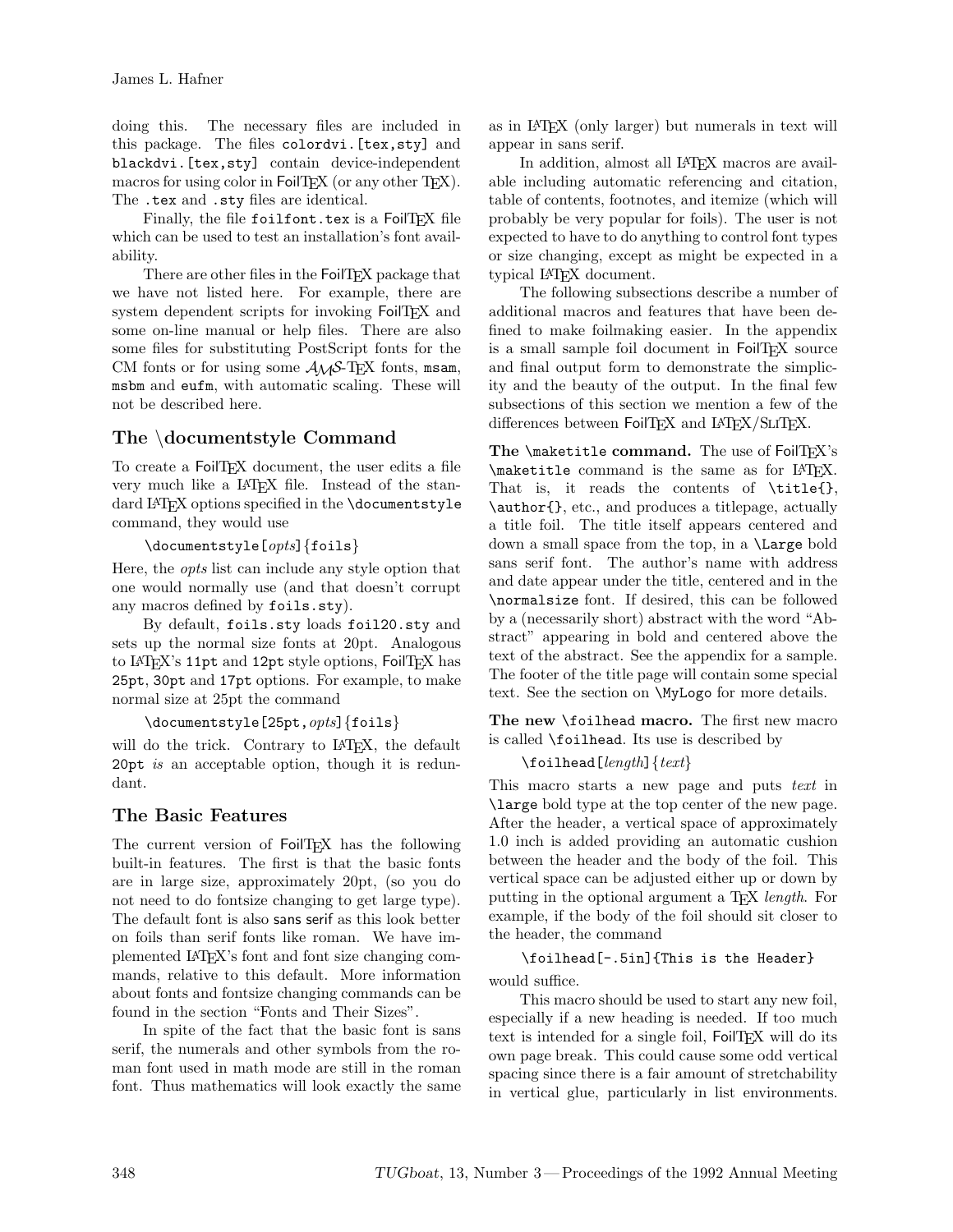This can easily be fixed simply by forcing a page break with an empty \foilhead{} command.

**The new** \MyLogo **and** \Restriction **macros.** Another new pair of macros, \MyLogo and \Restriction, each of which takes a single argument, are used to control the contents of part of the footline. By default, the footline consists of the contents of \MyLogo followed by the contents of \Restriction both left justified, with the page number right justified<sup>1</sup>. On the main foils, the default font size is \tiny. The contents of these macros can be an empty box as well. By default, \Restriction is empty and \MyLogo is the phrase "– Typeset by FoilTFX  $-$ ".

The declarations for these macros would normally be placed in the preamble to the document; i.e., before the \begin{document} command. However, these macros can be declared or redeclared at any place in the document. They (and all the other commands that control the footer and header) are sensitive to FoilTFX's output routine, which is essentially unchanged from LATEX's. Consequently, care must be taken in their placement to be sure they act on the correct pages. In the preamble or immediately after the \foilhead command are best. In addition, there are macro switches that can be used to easily turn on or off the logo, without having to do any redeclarations.

\MyLogo is really intended for something idiosyncratic to the speaker or his organization. \Restriction was included in case you want to have each foil identified for a particular audience. For example, at IBM, we have the option of displaying the IBM logo and words like "Confidential" or "Internal Use Only". The defaults are set in foils.sty.

**The other three corners of the page.** Since the macros \Restriction and \MyLogo control the bottom left corner of the page, there are other macros for putting text in the other three corners. These are, not surprisingly,

```
\rightfooter{text}
\leftheader{text}
\rightheader{text}
```
They each take one argument, the text you want to place in the associated corner of the page. These can also be redeclared within the document with the appropriate attention paid to the output routine.

By default the headers are empty and the lower right footer is just the page number:

#### \rightheader{} \leftheader{} \rightfooter{\quad{\sf\thepage}}

except on the title page where they are all suppressed. You can easily suppress page numbering by declaring \rightfooter{}.

We did not add macros for centering text in the header or footer because we felt this simply add unnecessary clutter to the foils.

**New** Theorem **and** Proof **environments.** There are a number of (both starred and unstarred) \newtheorem environments built in. These are for Theorem, Lemma, Corollary, Proposition and Definition. Note the uppercased first letter (to avoid possible collisions with user-defined environments of this type). Each must begin and end with \begin and \end commands as usual. Their text begins with a bold sans serif label like **Theorem** and the content of each is typeset in *slanted sans serif*. The unstarred forms are sequentially numbered and support automatic referencing. The starred forms suppress the numbering and referencing.

There is a Proof environment which opens with the word **Proof** and ends with a  $\Box$ . The contents are printed in the normal font.

Mathematics in bold typeface. FoilTFX uses a modified form of LATEX's font definitions for bold typefaced mathematics. In particular, a \bf command in math mode will switch to a bold sans serif font (probably not desirable in mathematics since the rest of mathematics is in serifed fonts). In FoilTEX, LATEX's \boldmath command has been modified also. Here, characters from the roman font are emboldened by switching to the bold roman font (cmbx family), not the bold math symbol font as in LATEX.

To make using bold mathematics easier some new macros have been defined. The first is

#### \bm{*formula*}

This takes its argument (within mathematics mode) and replaces it with the emboldened version. Unfortunately, it acts a little funny on characters like summation signs and in super- or subscripts since it reverts to TEX's text style (style *T*) first. Consequently, this command should be used primarily on individual characters or small parts of formulas.

The second method for getting bold mathematics is a pair of environments

\begin{boldequation} *formula* (*number*) \end{boldequation}

<sup>&</sup>lt;sup>1</sup> For the title foil, there is no page number; \MyLogo and \Restriction are centered and appear in \footnotesize font.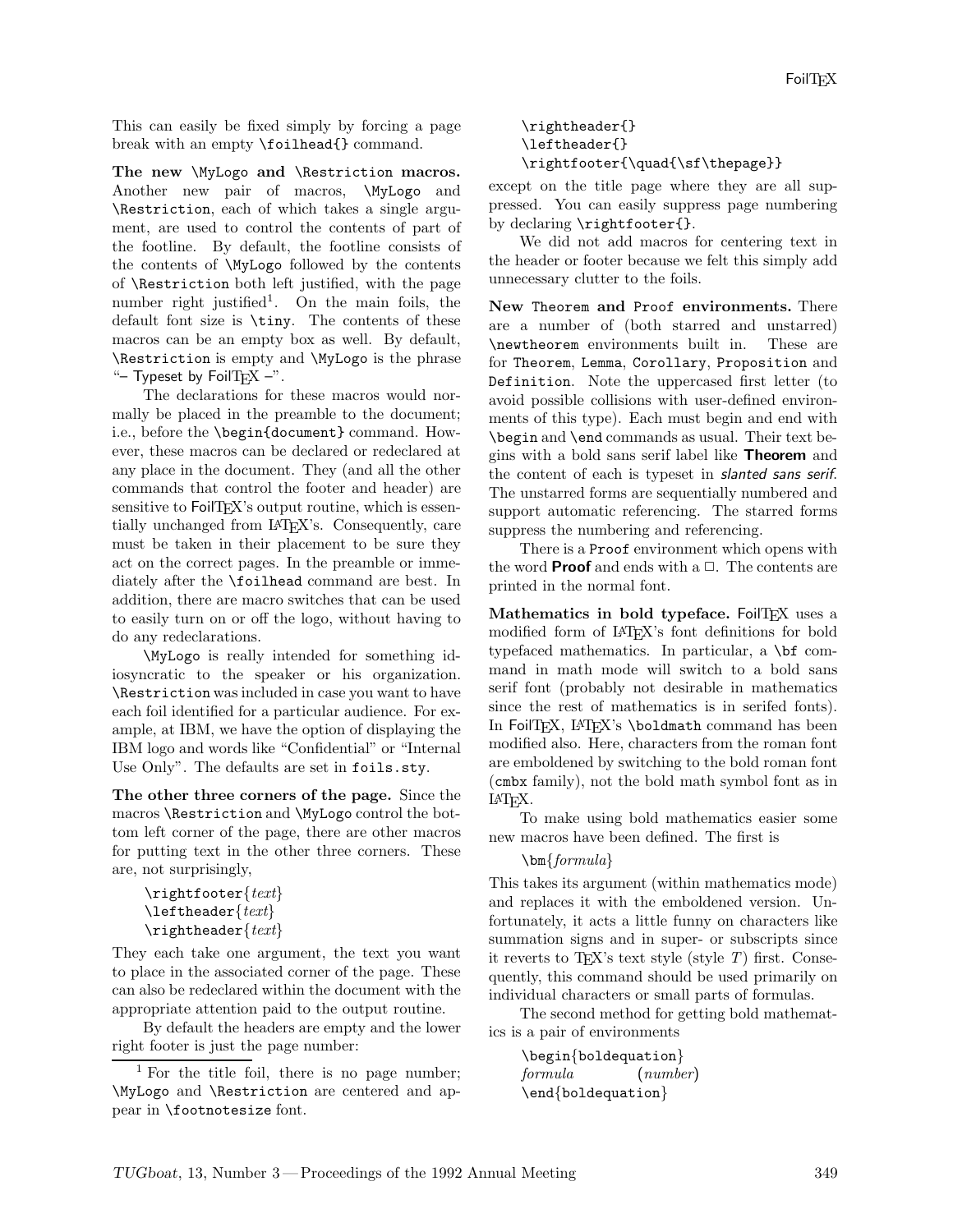\begin{boldequation\*} *formula* \end{boldequation\*}

They both set *formula* in bold (except for super- and subscripts). The unstarred form has automatic referencing and is numbered; the starred form inhibits the numbering and referencing.

The limitation on the super- and subscripts not appearing in bold face is strictly to limit the number of fonts loaded by FoilTFX. It was felt this bold math feature would have limited use and so it is not fully supported. It could easily be extended if there is sufficient demand.

**List environments.** The vertical spacing of items in list environments is controlled by exactly the same mechanisms as in LAT<sub>EX</sub>. We have set the defaults, however, so that at the highest level there is a fair amount of vertical space, but at lower levels this shrinks to nothing. This seemed to produce the best and most pleasing results, at least to the author's personal taste.

**This is** *not* **LATEX.** At the heart of FoilTEX is a format file. Consequently, there is usually a system dependent exec (or script or batch program) which calls the main T<sub>EX</sub> program with the necessary FoilTFX format file, fltplain.fmt. Testing showed that users (especially hard-core LAT<sub>EX</sub> users) tended to run LATEX instead out of habit. As a result, a special feature was implemented in which, if  $\text{LATEX}$  is called on a FoilTEX file, the user is prompted with a warning and given a choice of continuing with some unpredictable consequences or aborting.

**Differences with LATEX.** One simple difference is that the LATEX command \em switches from any unslanted font to *slanted sans serif* and from any slanted font to unslanted sans serif, not to *text italics* and roman, respectively.

Unlike TEX/LATEX, numerals in FoilTEX look different when they are in ordinary text from when they are in math-mode. This means that 12345 in text will print as 12345 and \$12345\$ prints as 12345.

Hyphenation has been eliminated from FoilTFX. It was felt that this improves readability. Because of this, FoilTEX might have problems fitting things nicely on a line. Overfull and underfull \hboxes might occur more often than in LAT<sub>EX</sub> but the tolerances are set to reduce their frequency. Since the fonts are so large, FoilTEX can be more tolerant of white space without being unaesthetic. If they do occur with no obvious fix, a discretionary hyphen strategically placed can resolve the problem.

Some user's felt that \raggedright is preferable for foils. It was decided not to make this the default, but to leave this to the user's discretion.

The following features of LAT<sub>EX</sub> have been disabled in FoilTEX because they seemed unnecessary. They can easily be added if there is sufficient demand: lists of figures, indexing, glossary.

**Major differences with SLITEX.** There are many differences between SLIT<sub>EX</sub> and FoilT<sub>EX</sub>. The most glaring feature not supported in FoilT<sub>EX</sub> is invisible fonts. Also, as indicated in Table 1,  $\rm \sum$  and  $\rm \sum$  do what you expect, that is switch to roman and sans serif, respectively. In SLIT<sub>E</sub>X, they reverse roles.

**The basic features: future versions.** A possible new feature might be an automatically-generated "Summary of the Talk", akin to a table of contents, where the user could tag some of the **\foilhead** macros and have them collected in a special foil following the title foil.

#### **Fonts and Their Sizes**

As noted earlier, the default font at \normalsize is

a **Sans Serif** font at size 20pt, unless one of the [17pt], [25pt], or [30pt] options have been declared in the \documentstyle command. Table 1 shows the control sequences for other accessible text fonts and the name of the font in a sample of its type. These control sequences give the font at the current size. Font size changing commands for each of the normal point size options are described by Table 2. Note that \bf and \sl yield sans serif fonts, not the usual variations on roman.

Mathematics is also automatically displayed at normal size unless magnified by a size changing declaration. Table 3 describes the font point sizes for TEX's mathematics styles at each of the normal point size options. FoilTFX loads or knows about enough fonts, particularly symbol fonts, that there should never be a discrepancy between the size of text and mathematics at any of the different sizes (unlike LATEX where some fonts at xxvpt are actually only 20pt fonts).

Since many of FoilTFX's fonts are not in the standard distribution, and so not available on most systems, the installer will probably have to run METAFONT to generate the necessary files. The file foilfont.tex requires a sample of every preloaded or load-on-demand font and so can be used to test an installation's font availability. (Some drivers, like Tom Rokicki's dvips program, will generate all the missing fonts just by trying to process this file.)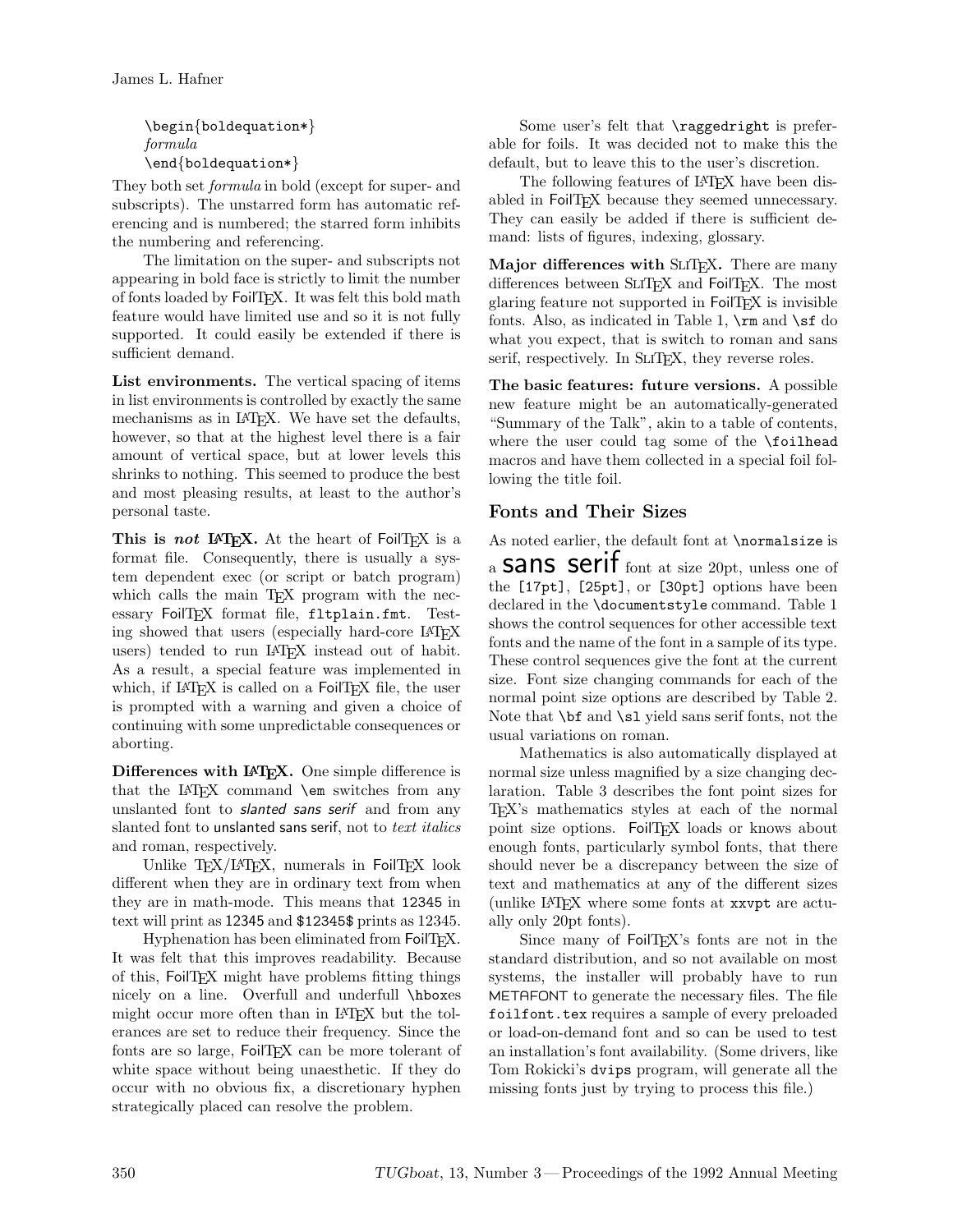The LAT<sub>EX</sub> circle and line fonts have been preloaded at magstep4 so that small LAT<sub>EX</sub> pictures should scale naturally to a foil.

Table 1: Available fonts and their names.

| \sf       | Sans Serif                |
|-----------|---------------------------|
| \it       | Text Italic               |
| \sl       | <b>Slanted Sans Serif</b> |
| \bf       | <b>Bold Sans Serif</b>    |
| \tt       | Typewriter                |
| \rm       | Roman                     |
| <b>SC</b> | <b>SMALL CAPS</b>         |

Table 2: Type sizes for FoilT<sub>F</sub>X size-changing commands for the different documentstyle options.

| size/doc-opt     | 20pt | 17pt | 25pt | 30pt |
|------------------|------|------|------|------|
| $\tau$           | 12pt | 12pt | 12pt | 14pt |
| $\verb \script $ | 12pt | 12pt | 14pt | 17pt |
| \footnotesize    | 14pt | 12pt | 17pt | 20pt |
| \small           | 17pt | 14pt | 20pt | 25pt |
| \normalsize      | 20pt | 17pt | 25pt | 30pt |
| \large           | 25pt | 20pt | 30pt | 36pt |
| \Large           | 30pt | 25pt | 36pt | 43pt |
| \LARGE           | 36pt | 30pt | 43pt | 43pt |
| \huge            | 43pt | 36pt | 43pt | 43pt |
| \Huge            | 43pt | 43pt | 43pt | 43pt |

Table 3: Mathematics type styles and their point sizes at \normalsize for the different documentstyle options.

| style/doc-opt | 20pt                      | 17pt                              | 25pt | 30pt       |
|---------------|---------------------------|-----------------------------------|------|------------|
| D, D', T, T'  | 20pt   17pt   25pt   30pt |                                   |      |            |
| S.S'          |                           | $14pt$   $12pt$   $17pt$          |      | $\pm 20pt$ |
| SS, SS'       |                           | $12pt$   $12pt$   $14pt$   $17pt$ |      |            |

#### **Making Color Foils**

This feature is still in the development stage and is *very* device-driver dependent. This last problem is regrettable because it severely limits portability, but this cannot be helped at the moment because TEX was not designed with color in mind. In any case, what we have incorporated into FoilTEX are sets of macros which are device independent. They of course use TEX's \special command, but do not

use any syntax that is dependent on the physical device or output data stream. In this way, it is hoped that more drivers can take advantage of the same set of macros for color printing or display. The only drivers we are aware of that fully support the macros we provide here are Tom Rokicki's dvips program (version 5.478 or later) and TEXview on the NeXT. In the next few sections we will describe this implementation of color.

One other comment: these color macros are not necessarily limited to FoilT<sub>EX</sub> but can run under any other TEX. However there are subtleties about how footlines, headlines, and other special regions of the text will handle the color changes. For very successful use, some macros need to be modified with implied color. We have not tested this explicitly but foresee no special difficulties (provided the driver operates compatibly). The relevant macros in FoilT<sub>E</sub>X already have these features built in. For example, the footer and header macros wrap everything in \Black so colors in the text that cross a page boundary will not affect these regions.

**The style file** colordvi.sty **and** dvips**.** As we see it, the "right" way to use color in FoilTEX (or other TEX) files is with the colordvi.sty file. These macros can be included in FoilTEX, for example, by simply adding colordvi to the \documentstyle command:

```
\documentstyle[colordvi]{foils}
```
(In TEXs that don't have documentstyles, the appropriate \input command will work as well.) This file defines all the color macros using TEX's \special command. The internal syntax has forms like

\special{color push Red} *Nested Red text.* \special{color pop}

\special{color Blue} *Base color now Blue.*

depending on whether this is nested color or global color changes (see the section on color macros). Consequently, the driver must be able to recognize the \special keyword color and process something to the output file that signals the color change, tracking the nesting level, etc. It is also important that the driver be able to track the color state across page boundaries or any other boundary where the output state can change. The driver should ideally also produce output where each page has selfcontained color state information, so that pages can be printed in different orders, or by selected pages.

An additional macro in colordvi.ps can be used to set the background color. For this macro,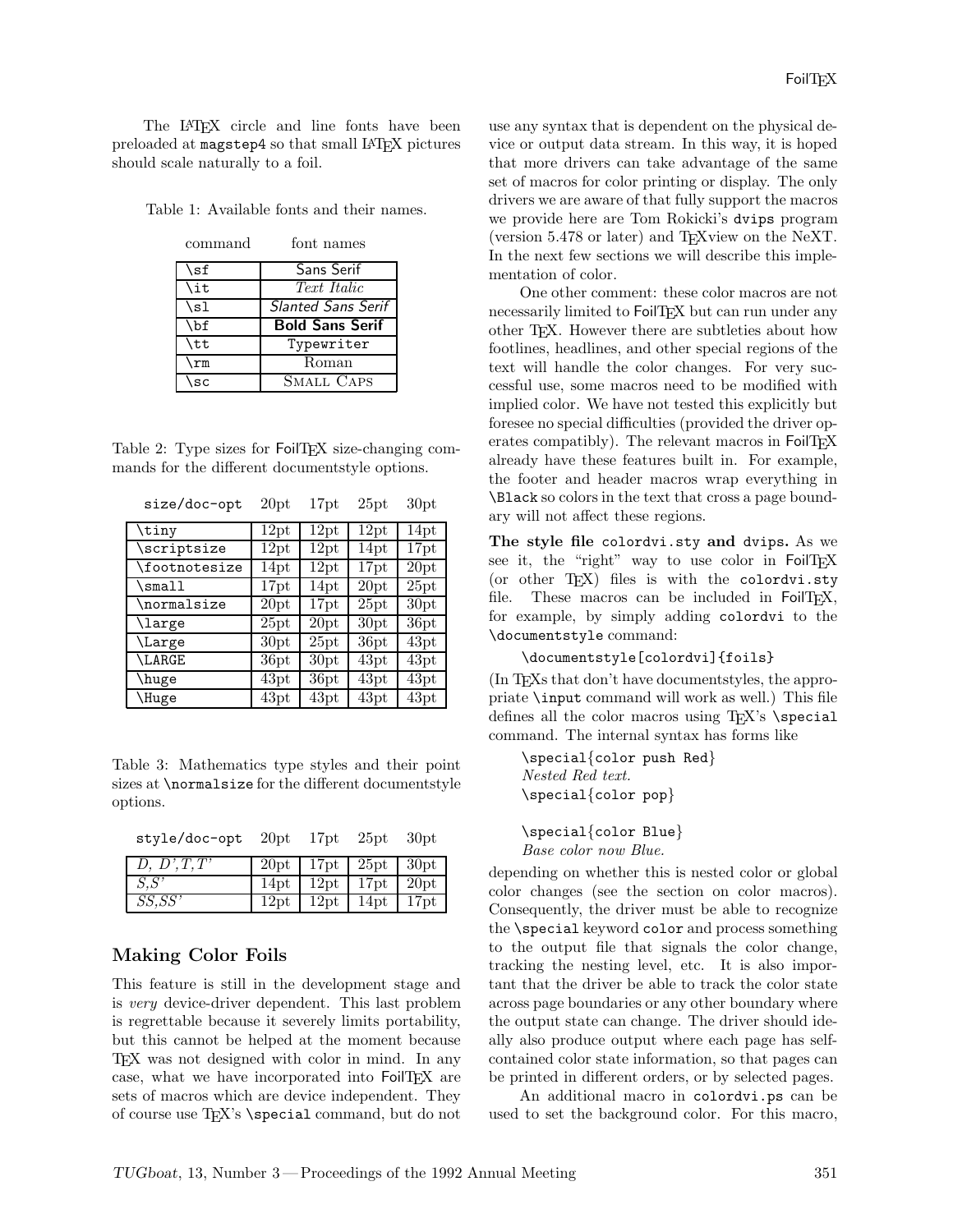the driver needs to recognize the \special keyword background and must be able to set the specified background color on the *current* page and remember that color until changed explicitly.

Furthermore, the actual color parameters need to be set in some device dependent way, say with a special prolog file that defines the color Red in terms the output device can understand, and in such a way that the parameters are tuned to the particular device. (Each output mechanism uses different color renditions which makes it very difficult to set a universal standard.)

For Rokicki's dvips, we have done all of the above. There is a color prolog file which dvips includes in its header list whenever it encounters the keywords color or background. The particular one we wrote has the color parameters tuned to the Tektronix PHASER printer. We added code to dvips to track the color history and states during the prescan. In this way, it can initialize the color state on each page of the output file during the final scan. (We should mention that our original code for dvips and our original set of macros where greatly improved by Tom Rokicki. We are grateful for his help and for including these features in his driver.)

Finally, we remark that we have used the names color and black suffixed by dvi so as not to conflict with Leslie Lamport's color.sty which has become somewhat wide-spread. We chose the suffix dvi because it reflects the device independent nature of the macros.

**Printing in black/white, with or without** blackdvi.sty. A FoilT<sub>F</sub>X (or other T<sub>F</sub>X) document written with color macros can be printed in black and white in two ways. If the device is a black and white version of a color device (e.g., display or PostScript printer) then it should print in corresponding grey-levels. This is useful since in this way one can get a rough idea of where the colors are changing without using expensive color printing devices. The second option is to replace the call to input colordvi with blackdvi. This "black" style file turns all the color macros into no-ops, and so will produce normal black/white printing without the user having to ferret out the color commands. Also, most device drivers will simply ignore the color commands and so print in normal black and white.

**The color macros: user's viewpoint.** There are two kinds of color macros, ones for local color changes to, say, a few words or even one character and one for global color changes. All the color names use a mixed case scheme. There are 68 predefined colors, with names taken primarily from the Crayola 64 crayon box, and one pair of macros for the user to set his own color pattern. More on this extra feature later. Users can browse the file colordvi.sty for a list of the predefined color names.

A local color command is in the form

```
\ColorName{this will print in color}
```
As this example shows, this type of command takes one argument which is the text that is to print in the selected color. This can be used for nested color changes since it should restore the original color state when it completes. For example, suppose a user was writing in green and wanted to switch temporarily to red, then blue, back to red and restore green. Here is one way to do this:

```
This text is green but here we are
\Red{switching to red,
\Blue{nesting blue} recovering the
red} and back to original green.
```
In principle the nesting level is unlimited, but it is not advisable to nest too deep lest one loose track of the root color or exceeds the driver's capacity.

The global color command has the form

\textColorName

This macro takes no arguments and immediately changes the default color from that point on to the specified color. This of course can be overridden globally by another such command or locally by local color commands. For example, expanding on the example above, we might have

```
\textGreen
This text is green but here we are
\Red{switching to red,
\Blue{nesting blue,} recovering the
red} and back to original green.
\textCyan
The text from here on will be cyan
unless \Yellow{locally changed
to yellow}. Now we are back to cyan.
```
The color commands will even work in math mode and across math mode boundaries. This means that a color state going into math mode will force the mathematics to be set in that color as well. More importantly however, in alignment environments like tabular and eqnarray, local color commands *cannot* extend beyond the alignment characters.

Because local color commands respect only some environment and deliminator changes besides their own, care must be taken in setting their scope. It is best not to have then stretch too far.

**User definable colors.** There are two ways for the user to specify colors not already defined. For local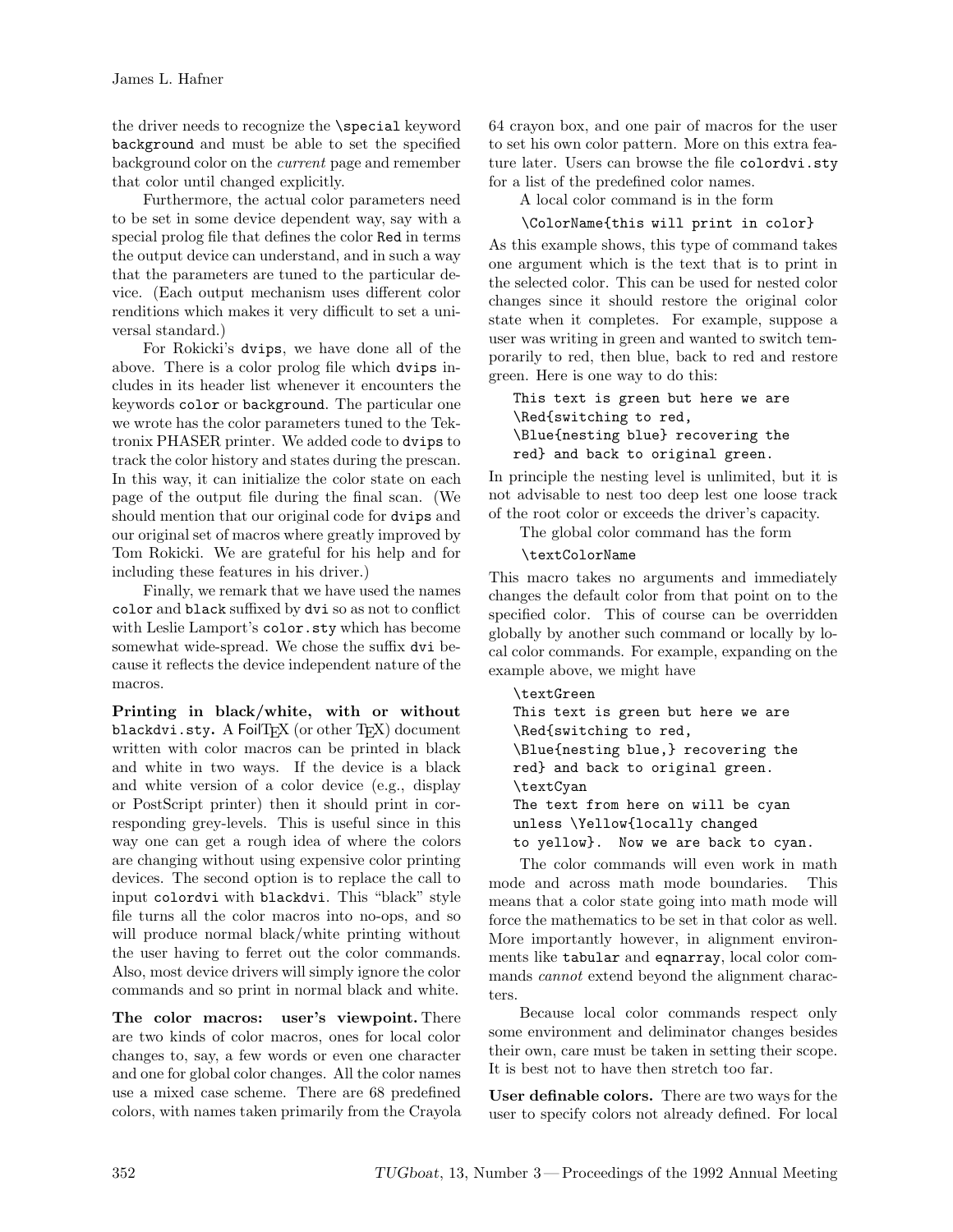changes, there is the command \Color which takes two arguments. The first argument is a quadruple of numbers between zero and one and specifies the intensity of cyan, magenta, yellow and black (CMYK) in that order. The second argument is the text that should appear in the given color. For example, if a user wants the words "this color is pretty" to appear in a color which is 50% cyan, 85% magenta, 40% yellow and 20% black, they would use the command

\Color{.5 .85 .4 .2}{this color is pretty}

For global color changes, there is a command \textColor which takes one argument, the CMYK quadruple of relative color intensities. For example, to make the default color to be as above, then the command

```
\textColor{.5 .85 .4 .2}
The text from now on will be this
pretty color.
```
will suffice.

If the intended output device does not treat color in CMYK terms, then the device *driver* should convert these values to the device dependent parameters, e.g., RGB.

**Setting the background color.** There is an additional macro for setting the background color. It takes a single argument, which can either be one of the predefined color names or a quadruple of CMYK values. For example,

\background{SkyBlue}

or

\background{.1 .2 .3 .1}

These should appear somewhere on the page (preferably near the beginning) where the background color is to change. The background should stay this color until explicitly changed by another such command. It should be remembered that the placement of this is sensitive to the output routine.

**Default color regions in** FoilT<sub>F</sub>X. When colordvi.sty is loaded by FoilT<sub>F</sub>X, the default text color is black. The footline and headline get defaulted color values as well. So, the contents of \MyLogo, \Restriction, \rightfooter (the page number by default), \leftheader and \rightheader will all appear in Black.

Overriding the color selection for any of these regions of the text can be done by using *local* color commands in their declarations. For example, a very sensitive talk requiring the words "Need-To-Know" in red would use the declaration

\Restriction{\Red{Need-To-Know}}

#### **Installing** \**FoilTeX**

Because installations of T<sub>EX</sub>/LAT<sub>EX</sub> differ so much from system to system and even within systems, the installation instructions here are mostly just an outline of the general procedure and system requirements.

To install FoilT<sub>F</sub>X, the requirements are:

- the TEX program, including a version of INITEX;
- LAT<sub>F</sub>X, any version after Nov. 89 (The concern here is access to the font metrics for lcircle10 and lcirclew10, as opposed to circle10 and circlew10. The installer can modify fltfonts.tex if necessary.); and
- the METAFONT program and related tools to generate the necessary fonts (FoilTFX uses essentially all the basic CM fonts and some additional LATEX fonts but at magnifications equivalent to \magstep6, 7 and 8.).

The installation of FoilTFX then involves

- generating a fltplain.fmt format file by running initex (and installing this in the appropriate location for the system);
- testing font availability by running T<sub>EX</sub> with this format against foilfont.tex and trying to print this;
- generating all the missing fonts; and
- installing the various style, macro, script and on-line help files in the appropriate location for the system.

#### **Acknowledgements and Requests**

We would like to thank and acknowledge the following people in IBM for their great assistance in helping to put FoilTFX together: Katherin Hitchcock, Myron Flickner, Ekkehard Blanz, Melanie Fulgham, Peter Haas, Rocky Bernstein and the many users who contributed their constructive comments on the early test versions within IBM.

A special thanks goes to Tom Rokicki for implementing our color setup in his driver and another to Sheri Gish of IBM for asking the right (or was it wrong?) question that got this project started.

FoilTEX is intended to be easy to use, useful and to produce beautiful foils. Consequently, the author welcomes any comments or suggestions.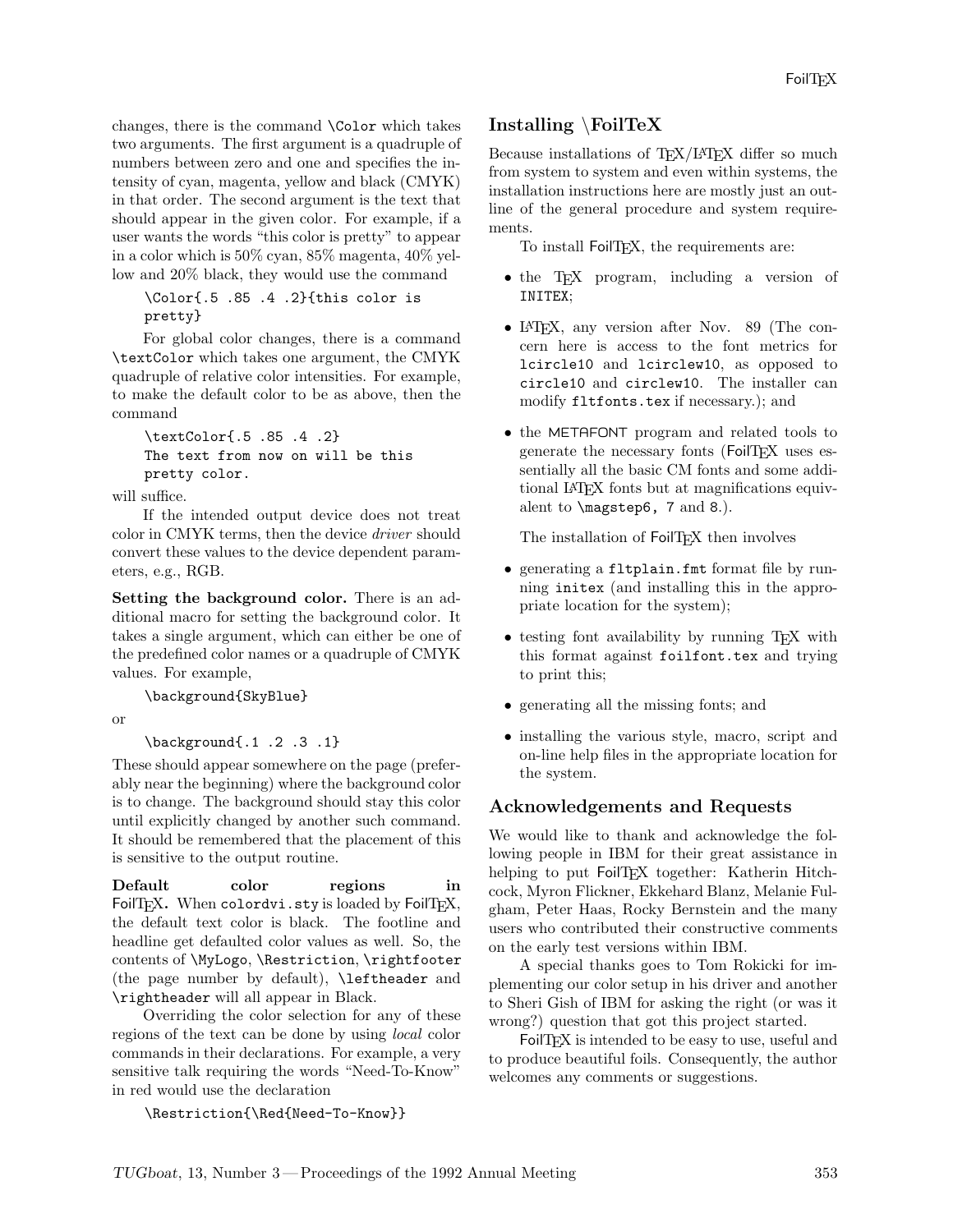#### **Sample Foils**

Below is source for a short two page sample foil that demonstrates most of the features of FoilTEX, followed by a facsimile of the output from this source.

```
%%%%%% First we load the correct style file
\documentstyle{foils}
%%%%%% This first section is for a title page; it is typical LaTeX
\title{Rock protocols for binary Quarries}
%
\author{Fred Flintstone\\
Rock Quarry Research Center}
\date{\today}
%%%%%% This next command controls part of the footline.
%%%%%% Note the ''FoilTeX'' logo will print automatically.
%\yourlogo{-- Typeset by \FoilTeX\ --}
\Restriction{TUG Use Only}
%
\begin{document}
\maketitle %
\begin{abstract} This is where an abstract might go.\end{abstract}
%%%%%% This next command starts a new foil with header.
\foilhead{Variability of Rock Quality}
%
What can we prove using only marble rocks?
%%%%%% Itemize, mathematics, auto-referencing and footnotes are built-in.
\begin{itemize}
\item $\Omega(t^2)$ rocks needed \cite{rocky}\footnote{What's that?}.
\item Worst case structure uses
     \begin{equation} \label{equation}
               0(n+t\sqrt{t})\end{equation}
\end{itemize}
%%%%%% Here is a sample theorem with proof.
\begin{Theorem} Everything you know about rocks is false.
\end{Theorem}
%
\begin{Proof} The proof is obvious from equation (\ref{equation}).
\end{Proof}
%%%%%% Bibliographies work even with BibTeX.
\begin{thebibliography}{99}
%
\bibitem{rocky} Rocky and Bullwinkle, Open problems, in {\sl Mr.
Know-it-all's Rock Encyclopedia}.
%
\end{thebibliography}
\end{document}
```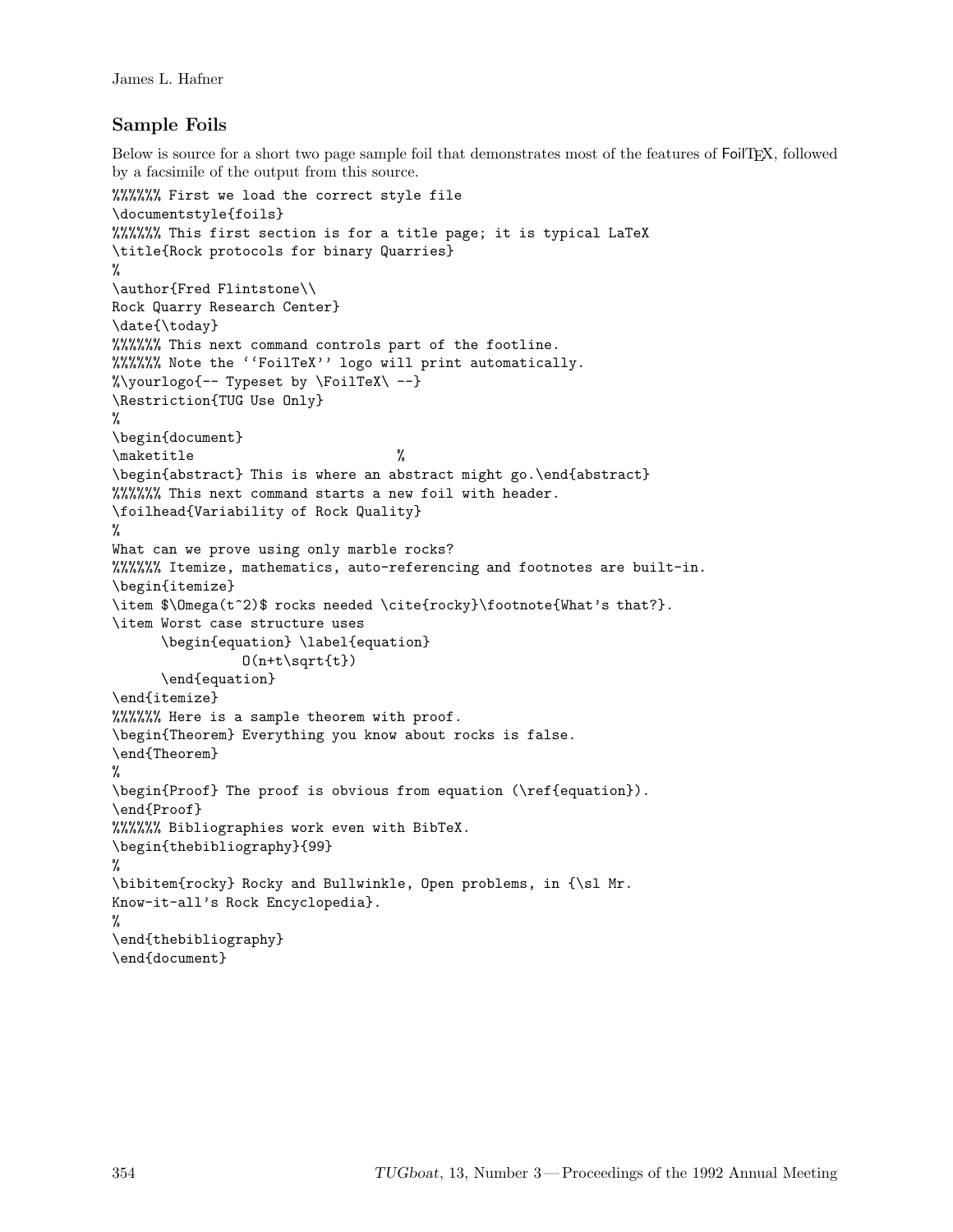# **Rock protocols for binary Quarries**

### Fred Flintstone Rock Quarry Research Center

October 8, 2001

### **Abstract**

This is where an abstract might go.

 $-$  Typeset by FoilT $EX - TUG$  Use Only